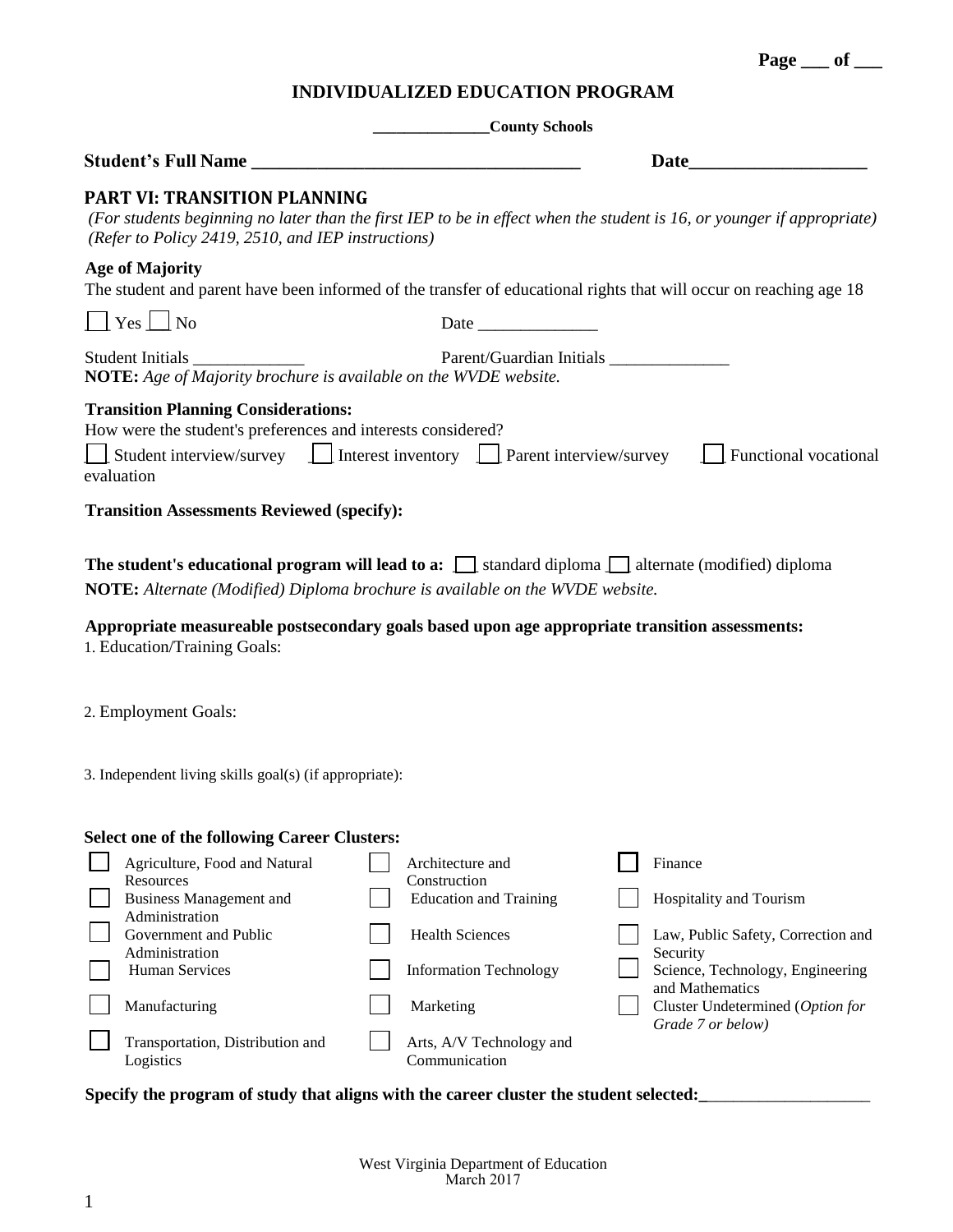**Page** of

## **INDIVIDUALIZED EDUCATION PROGRAM**

**\_\_\_\_\_\_\_\_\_\_\_\_\_\_\_County Schools**

| <b>Student's Full Name</b> |  |
|----------------------------|--|
|----------------------------|--|

**Select one of the following program of studies which aligns with the student's chosen career cluster and provides the best option for success in the global workplace and postsecondary education.**

**State-Approved Career and Technical Education (CTE) Program of Study** is an approved sequence of four CTE courses which align to a CTE cluster and pathway, impacts state economic labor market needs as verified by Workforce data and leads to an industry-recognized credential or certificate or opportunity for continuing into postsecondary level education. Students must be capable of passing 100% of the safety exams for the respective program of study.

**State-Approved Individual Work Readiness Competencies (IWRC) -** *Preequisites: Before selecting IWRC, students must have initially selected the State-Approved (CTE) Program of Study option; completed at least two CTE courses in their chosen area of career interest; passed ALL safety exams; demonstrated the ability to acquire basic/core CTE skills at an entry level; were unable to master ALL of the required skill sets associated with their state-approved CTE program of study.*

**IWRC** is an approved sequence of four CTE courses which align to a CTE cluster and pathway that provides students with a current IEP the opportunity to gain valuable work readiness through a CTE program of study. Students demonstrate the necessary skill sets for entry level support jobs in a specific occupational area. Students must be pursuing a standard diploma and be capable of passing 100% of the safety exams for the respective program of study.

**State-Approved Career Integrated Experiential Learning (CIEL)** a CTE program of study that provides opportunities for students to test for multiple nationally recognized certifications while earning credit for relevant job-readiness skills. CIEL can only be initiated at the Office of Diversion and Transition. CIEL credits will transfer to the receiving high school allowing for the continued enrollment for graduation credit.

**Locally Developed Career and Technical Education (CTE) Program of Study** is a locally approved sequence of four CTE courses which align to a CTE cluster and pathway, impacts a local economic labor market need as verified by local advisory council and leads to an industry-recognized credential or certificate or opportunity for continuing into postsecondary level education.

**Locally Developed Personalized Program of Study** is a locally approved sequence of four courses which align to a career cluster and a program of study that could lead directly to an industry-recognized certificate or license or credit-bearing academic college courses. Best practice would be to encourage college bound students to take at least 1 (one) AP and/or AC course with corresponding examination, a fourth science or computer science credit, and 2 credits in one world language.

**Locally Developed Community Ready Program of Study** is a locally approved sequence of four courses which align to a career cluster that will lead to placement in entry-level support jobs or workforce training programs.

**Undetermined –** Option for Grade 7 or below

Specific course selections must be documented in the student's Personalized Education Plan (PEP) in collaboration with the school counselor, teachers, advisors and parent/guardian. A copy of the PEP must be kept with student's IEP.